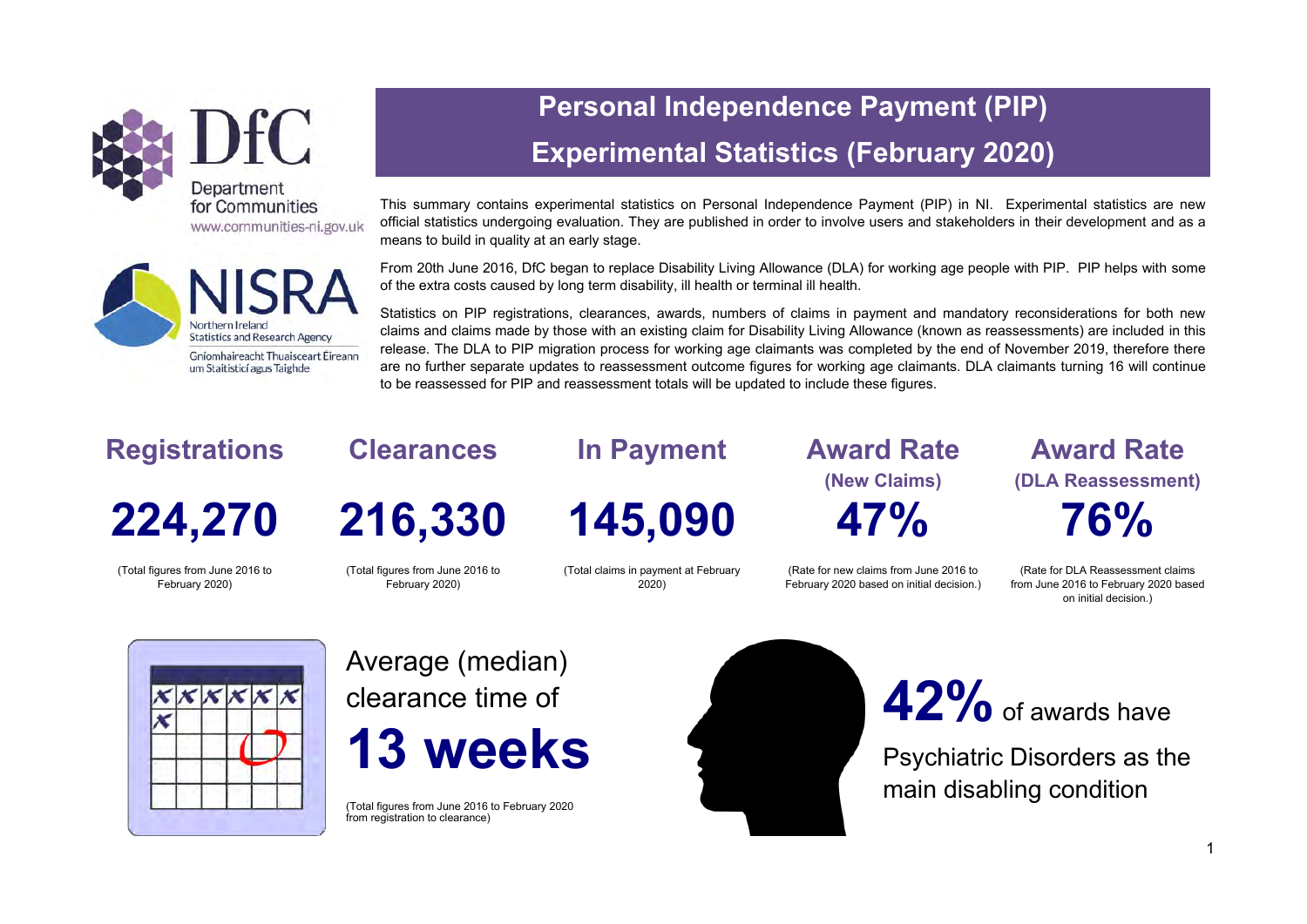#### **Contents**

| <b>Registrations, Clearances and Awards</b> | Page 3     |
|---------------------------------------------|------------|
| <b>Average Clearance Periods</b>            | Page 4     |
| <b>Characteristics of Claims in Payment</b> | Page 5     |
| <b>Mandatory Reconsiderations</b>           | Page 6     |
| <b>About These Statistics</b>               | Pages 7, 8 |

### **PIP Claims Process**

This release summarises the published official statistics relating to PIP. The statistics cover the PIP customer journey from registration through to payment. Key information is included on average clearance and award rates, on the nature of the award and characteristics of claims in payment. More detailed statistics are available as supplementary tables on the DfC website at https://www.communities-ni.gov.uk/articles/personal-independence-payment-statistics.



\*The "Part 2" form is referred to in the application process as the "How your disability affects you" form.

Professional Services Unit (PSU) measure the full end-to-end process (from claim registration to decision/payment) and the Assessment Provider (AP) referral to end process (which excludes the time the claim is with the claimant). For more details please refer to the "About these statistics" section.

#### **Glossary of Terms**

**Registration** - Claimant registers an application to claim PIP.

**Clearance** - DfC decision maker has determined whether the claimant should or should not be awarded PIP.

**Clearance Time** - The time between registration or referral to the Assessment Provider (AP) and clearance of the case. **Award** - Claimant has been awarded PIP.

**New Claim -** A claim to PIP which does not originate from an existing DLA claim.

**Reassessment** - DLA claim that has been reassessed for PIP, as opposed to a new claim.

**Special Rules for Terminally Ill (SRTI) -** A special fast-track PIP claim procedure for anyone who is terminally ill and not expected to live more than six months.

**Normal Rules** - Claims not being processed under 'Special Rules for Terminally Ill (SRTI)'.

**Mandatory Reconsideration -** Claimant wishes to dispute a decision made on their claim and requests DfC to reconsider the decision.

#### **Publishing branch:**

**Professional Services Unit**

**Email:** [psu@communities](mailto:asu@communities-ni.gov.uk?subject=PIP%20Statistics)-ni.gov.uk

**Published: 27th May 2020 Next edition: 26th August 2020**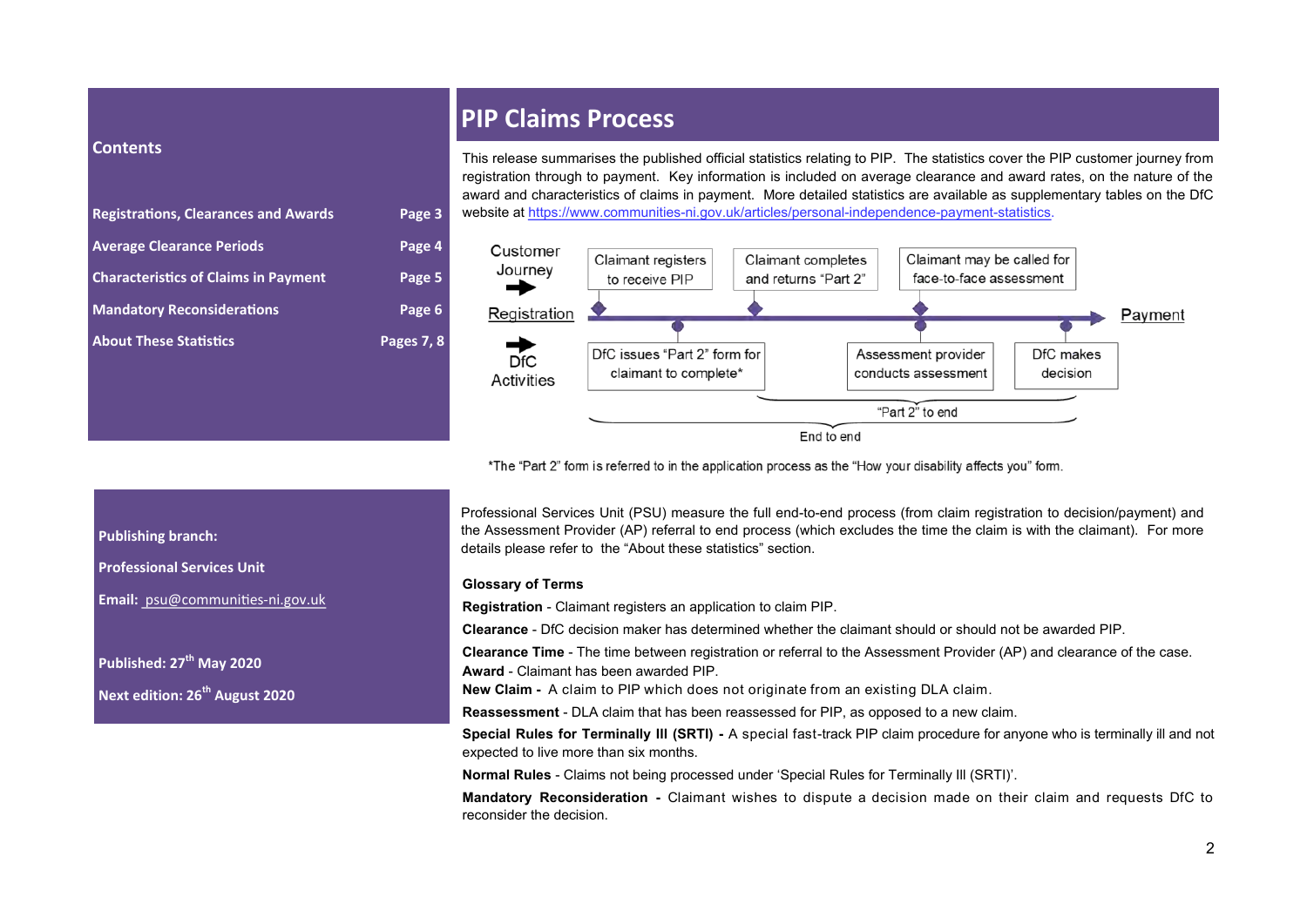### **Registrations, Clearances and Awards**

#### **224,270 PIP Claims registered since June 2016**

Clearances and awards statistics below **do not** include awards given as a result of mandatory reconsiderations or appeals. Claims in payment do include those who have been awarded PIP after a mandatory reconsideration or appeal.



By the end of February 2020, there were 224,270 PIP claims registered. Of these, 216,330 had been cleared including 2,240 (1%) 'Special Rules for the Terminally Ill' (SRTI) claims. Of these clearances, 136,470 (63%) were reassessed DLA claims.

**145,090 Claims in Payment at February 2020 107,560 (74%) of these are Reassessed DLA Claims** 

#### Monthly Registrations, Clearances and Awards



**Award rates (excluding withdrawn claims): New Claims - 47% DLA Reassessment Claims - 76% Overall award rate - 65%**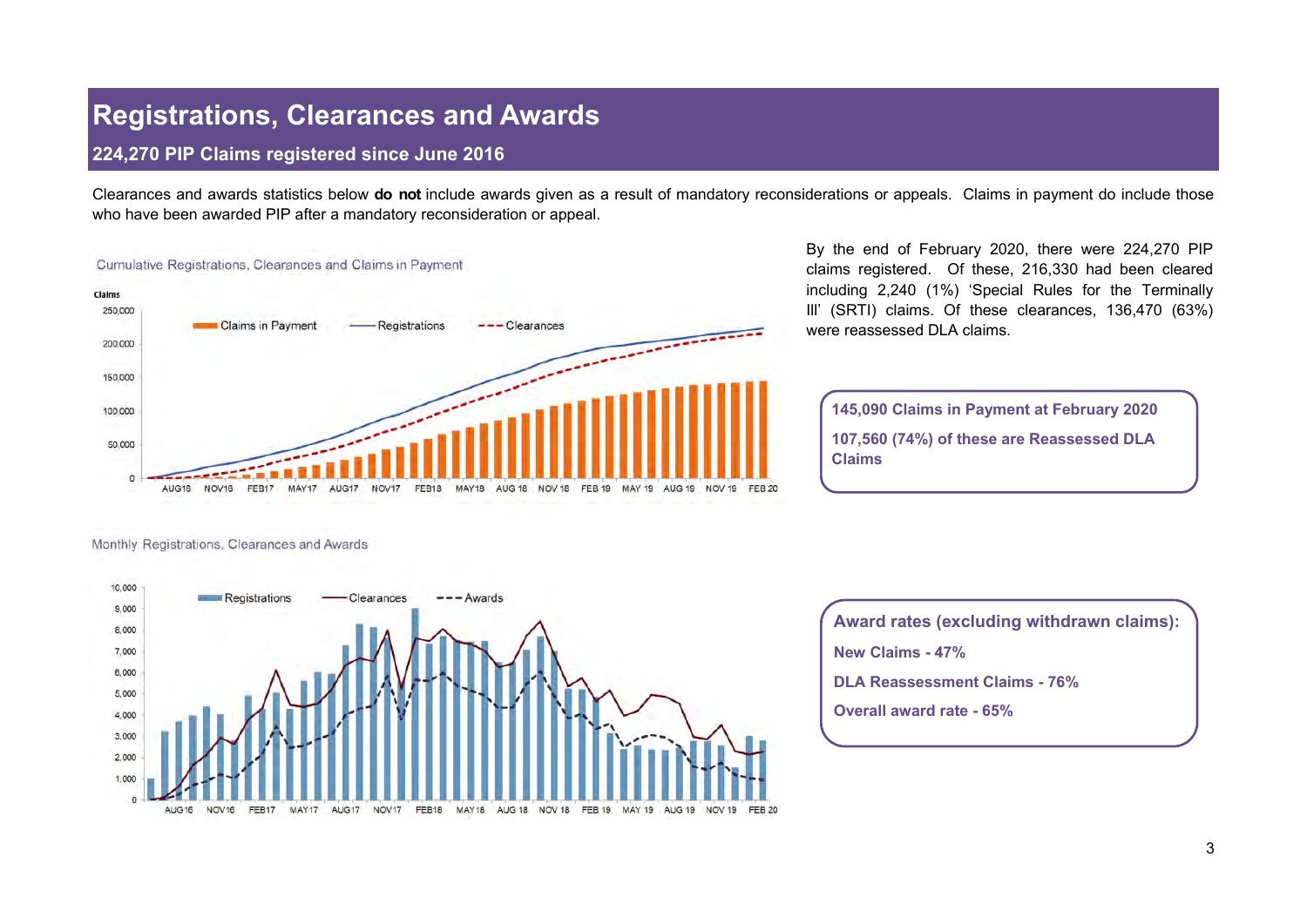## **Average Clearance Periods**

#### **Overall average clearance period of 13 weeks since June 2016**

Average clearance periods are given in weeks and calculated from date of claim being registered on the PIP computer system until a decision is cleared. Also given below are the average clearance periods for the time taken from referral to assessment provider to a decision being cleared.

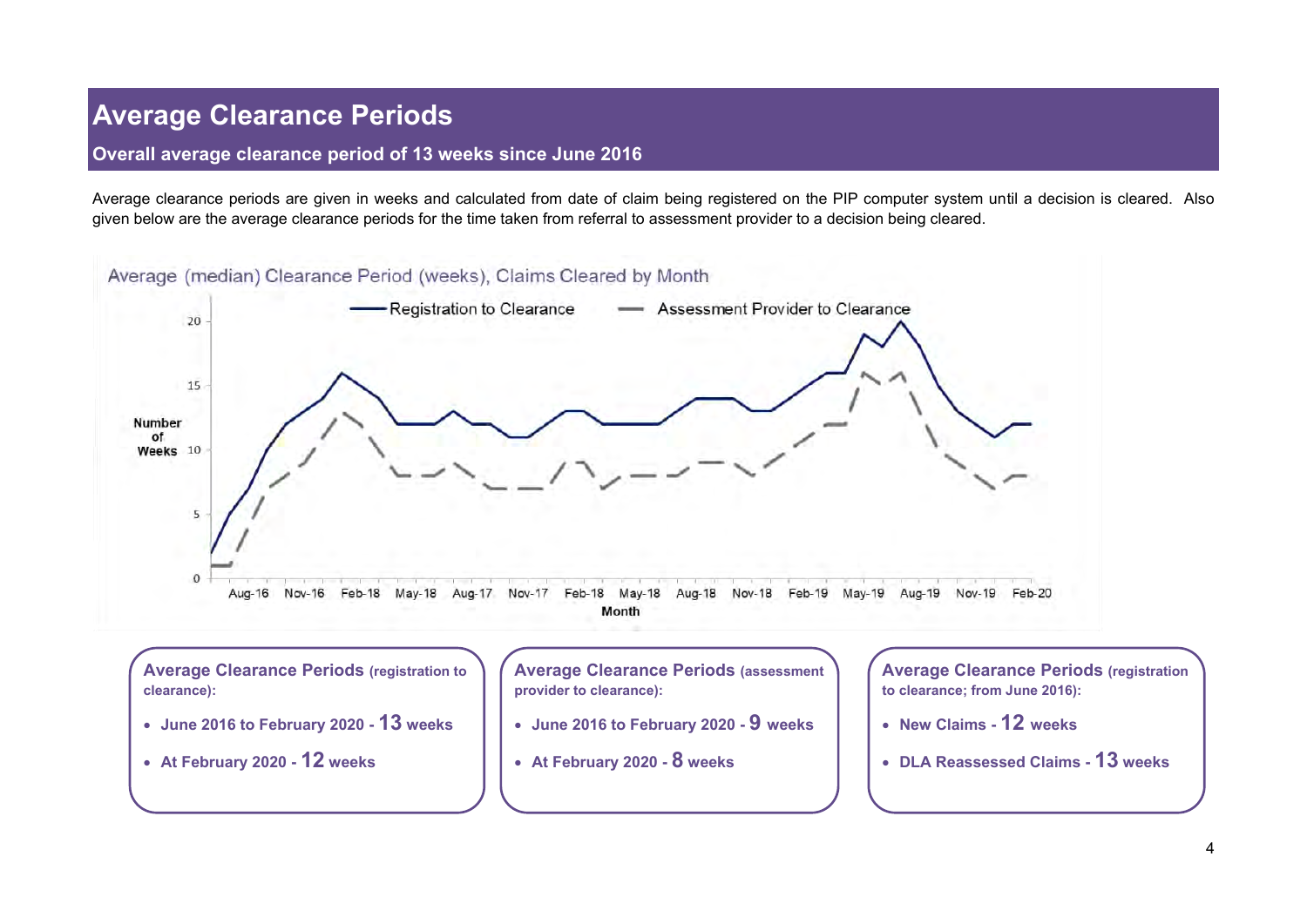### **Characteristics of Claims in Payment**

**Currently 145,090 PIP claims in payment** 

**Claims in Payment by Award Level\*** 

|                                        | <b>Mobility</b><br><b>Standard</b> | <b>Mobility</b><br><b>Enhanced</b> | <b>No Mobility</b><br><b>Award</b> |
|----------------------------------------|------------------------------------|------------------------------------|------------------------------------|
| <b>Daily Living</b><br><b>Standard</b> | 17,950 (12%)                       | 27,140 (19%)                       | 22,240 (15%)                       |
| <b>Daily Living</b><br><b>Enhanced</b> | 9,820(7%)                          | 56,010 (39%)                       | 7,490 (5%)                         |
| <b>No Daily Living</b><br><b>Award</b> | 2,070 (1%)                         | 2,380(2%)                          |                                    |

**\* Percentages are rounded to the nearest 1% and therefore may not sum to totals.**



**20% of claims in payment are in receipt of the Daily Living component with no entitlement to the Mobility component.** 



**42% (60,290) of all claims in payment have a Psychiatric Disorder as the main disabling condition.**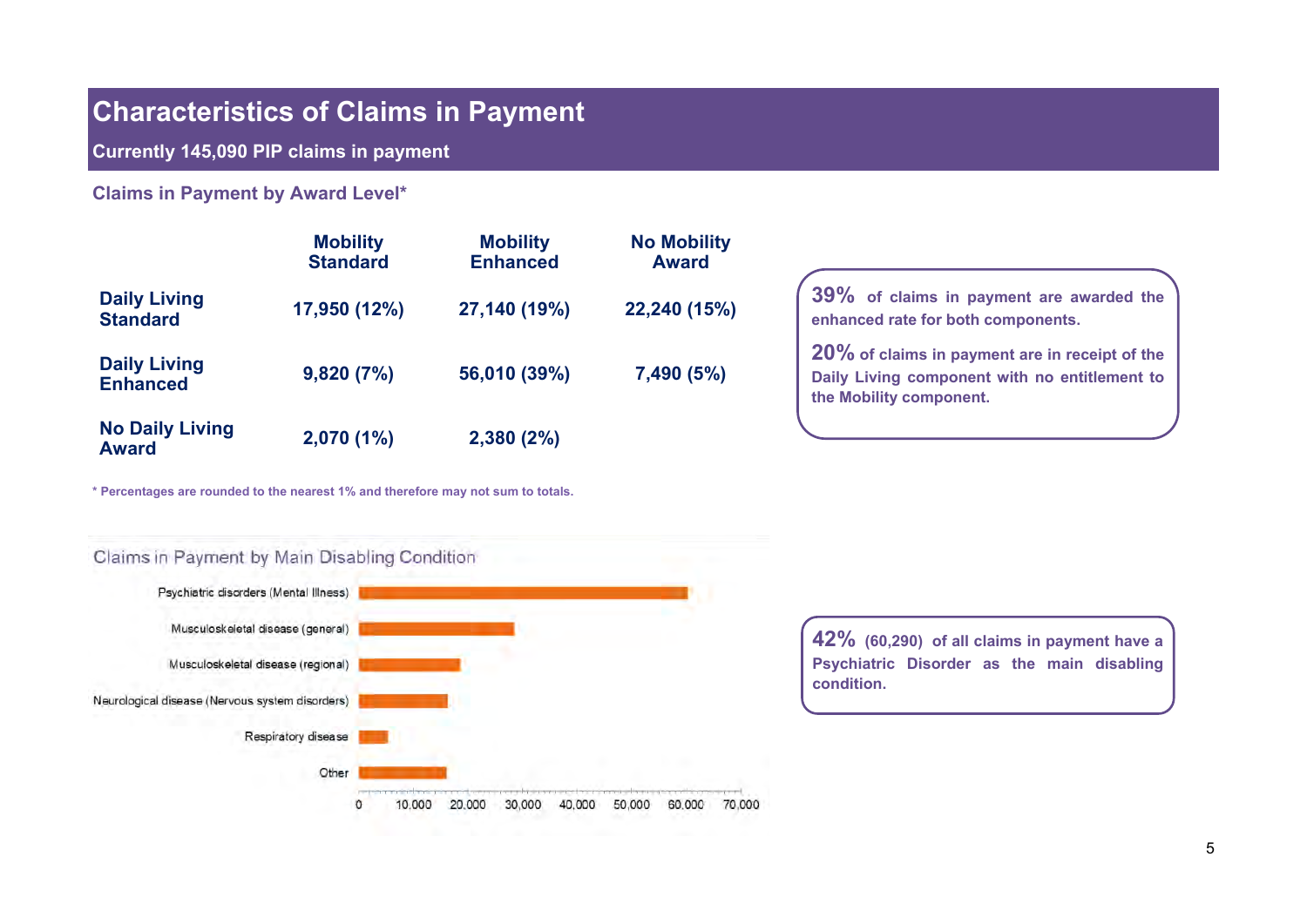### **Mandatory Reconsiderations**

### **29% of PIP decisions to date have resulted in a request for reconsideration**



Claimants who wish to dispute their decision on their PIP claim can ask DfC to reconsider the decision. This is a 'Mandatory Reconsideration' (MR). Its purpose is to consider the grounds for the dispute and complete a review of the initial decision. MRs can arise for various reasons such as omitting to tell DfC about relevant evidence during the initial decision making process or not returning forms required as part of the claim. MRs can also be instigated by the Department.<sup>1</sup>

The number of MRs requested tends to move in line with the number of claims cleared.

By the end of February 2020, 62,950 MRs had been registered, with 39,860 for DLA reassessed claims and 23,090 for new claims.

A total of 59,380 MRs have been cleared by end February 2020. $^2$  Of these, 21,370 (36%) were new claims and 38,010 (64%) were DLA Reassessed claims.

A MR must be completed before an appeal is made and lodged with The Appeals Service.

> <sup>1</sup> Please see 'Mandatory Reconsiderations' section on Page 10 <sup>2</sup> Excluding withdrawn / cancelled MRs

### **The majority of reconsiderations result in no change in the award.**



### **Reconsiderations Outcome for New Claims and Reassessed Claims**

**By the end of February 2020, 84% of new claims and 78% of reassessed DLA reconsiderations resulted in no change to the award.** 

**New Decision - Award Changed**; The Reconsideration instigated by the Claimant or Department has been completed and a conclusion is recorded which indicates that there has been a new decision issued and the award has been changed.

**New Decision - Award Unchanged**; The Reconsideration instigated by the Claimant or Department has been completed and a conclusion is recorded which indicates that there has been a new decision issued but the award remains unchanged.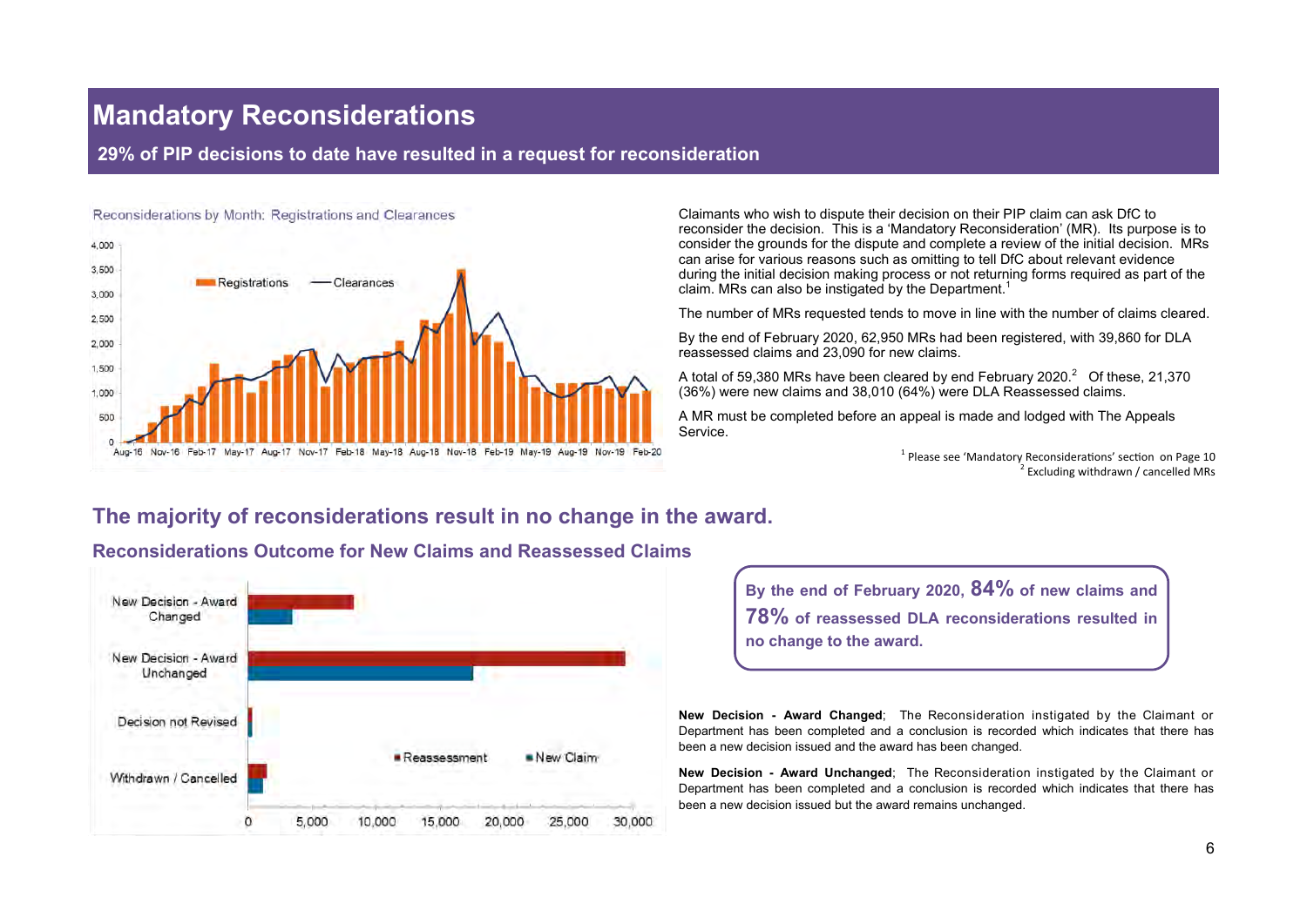# **About These Statistics**

This summary contains experimental statistics on PIP registrations, clearances, awards, numbers of claims in payment and mandatory reconsiderations and claims made by those with an existing claim for Disability Living Allowance (DLA) (known as Reassessments).

Data is sourced from the PIP Computer System and represents a 100% population of PIP claimants with a postcode in NI at the associated dates. All figures are rounded to the nearest 10 and as a result may not sum to stated totals.

'Monthly claims in payment' refers to the number of PIP claims in payment on the last day of the month. Any figures relating to claims in payment will include claims which may have been changed as a result of a mandatory reconsideration or appeal. Figures relating to registrations, clearances and award rates are based on the initial decision and **do not take** account of any awards changed as a result of mandatory reconsiderations or appeal.

### **Data Quality Statement**

These statistics are in an experimental stage and as such are subject to retrospective revision in any future releases.

The methodology, structure and format of the measures for gathering these statistics are still in development and are also in the process of being quality assured. As such they may change, leading to a revision of the figures contained within.

Since the Personal Independence Payment Computer System (PIPCS) is a live system, the PIP figures contained within the publication and supplementary tables are subject to scheduled revisions. This is to account for retrospective actions on the PIPCS system. These revisions are performed in accordance with T3.9 of the [UK Statistics Authority Code of Practice for Statistics.](https://www.statisticsauthority.gov.uk/code-of-practice/the-code/)

Also, it should be noted that some claims may not be marked as claims under special rules for terminally ill people (SRTI) at the point of registration but become an SRTI claim prior to the point of clearance, and vice versa. This may lead to the figures showing fewer SRTI registrations than clearances.

### **Mandatory Reconsiderations**

The Department commenced an administrative exercise on 28th June 2018 to review all current PIP claims to check if customers are eligible for more support as a result of two Upper Tier Tribunal judgements in Great Britain. The outcomes from the review exercise are captured under both the new claims and the reassessed DLA reconsiderations categories. As the review exercise relates only to the application of these two judgements it resulted in higher rates of 'no change to the award'. Consequently this leads to a higher overall proportion of mandatory reconsiderations resulting in 'no change to the award'.